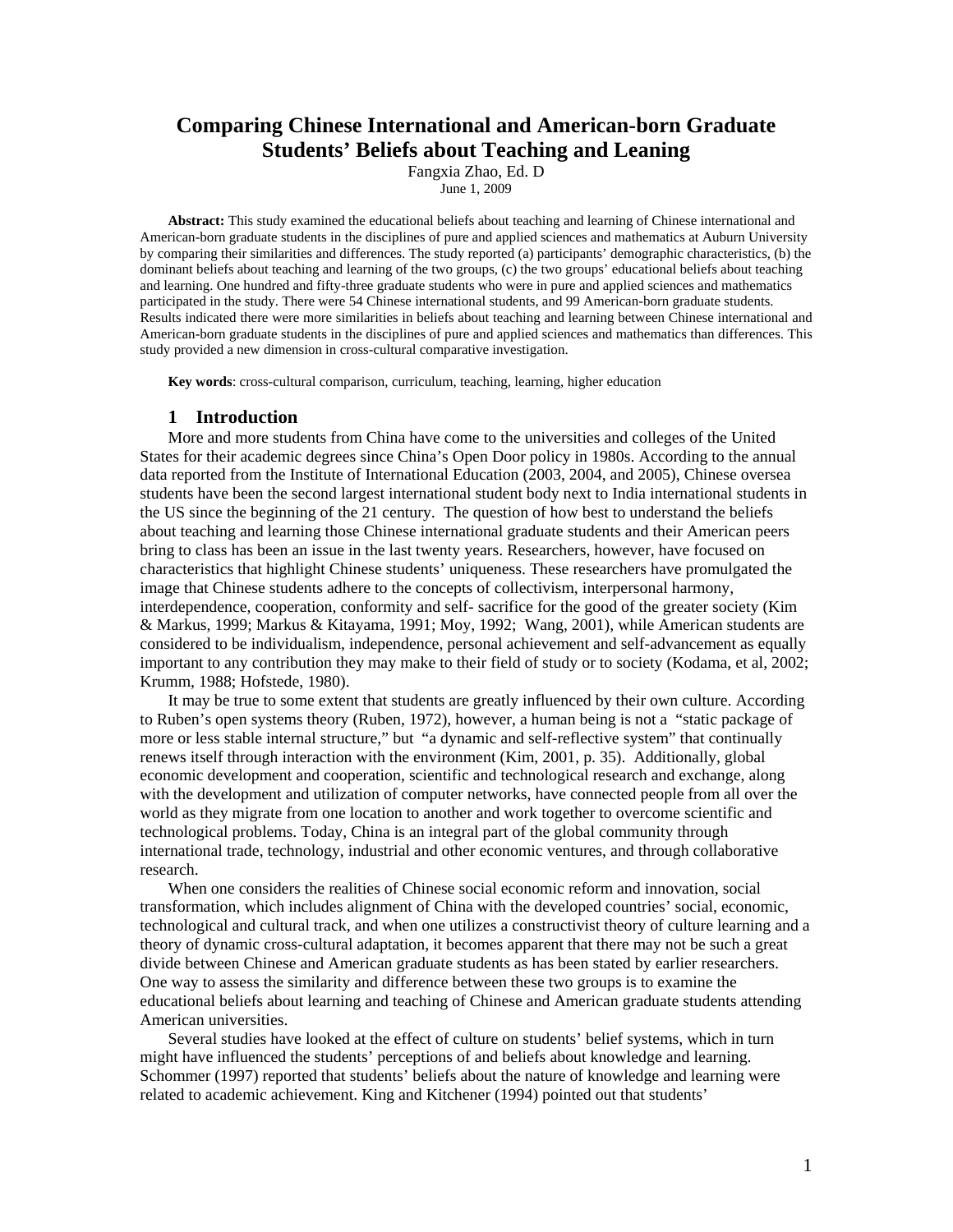epistemological beliefs were also related to reflective judgment. Solano-Flores and Nelson-Barber (2000) asserted that students' personal experiences and beliefs about the nature of knowledge, rather than formal instruction, influenced students' learning in science and mathematics.

In order to ascertain whether the differences between American and Chinese cultural backgrounds are so deep as to result in differences in educational beliefs, this study examined Chinese international and America-born graduate students' educational beliefs about teaching and learning. The study was based on Jurgen Habermas' philosophical thought about knowledge and human interests (Habermas, 1971) as interpreted by Mezirow (1981) and Shirley Grundy (1987).

This study utilized Stephen Butler's Cognitive Interest Inventory (Butler, 1997), which was based on the model of educational beliefs about teaching and learning described above, to examine whether or not a difference existed between Chinese and American students' educational beliefs about teaching and learning. This instrument allowed categorization of respondents' self-reported preferences as technical, practical, or emancipatory. Since Chinese international and American graduate students study as a mixed cultural group at American universities, it is possible to study similarities and differences between the two groups. While their present experiences are similar, we can assume that these groups have been influenced by their different cultural and political experiences. In order to determine to what degree Chinese and American graduate students are similar or different in regards to their educational beliefs about teaching and learning, an exploratory study needed to be performed. There is no previous research comparing the educational beliefs of Chinese students attending American graduate school to those of their American counterparts. Such a comparison served as the focal point for this study.

Based on problem statement of the study, two research questions were conducted:

1. What were the dominant beliefs about teaching and learning of Chinese international and American-born graduate students in the disciplines of pure and applied sciences and mathematics at Auburn University?

2. Were there any statistically significant differences in beliefs about teaching and learning between Chinese international and American-born graduate students in the disciplines of pure and applied sciences and mathematics at Auburn University?

#### **2 Habermas's three categories of human interests**

For Jürgen Habermas (1971), learning takes place in relationship to people's specific interests in the technical, the practical, and the emancipatory in which knowledge is constituted. These knowledge and cognitive interests inform social organization through "work, language, and power" (Habermas, 1971, p. 313) and "together, create a unified whole" (McLeod, 2001). Each of these interests is constitutive and initiates a certain way of knowing because each "mediate[s] the natural history of the human species with the logic of the self-formative process" (Habermas, 1971, p. 196). Each also has its own "function of the objectively constituted problems of the preservation of life that have been solved by cultural form of existence as such" (p. 196). As Kimpston, Williams, and Stockton (1992) stated, "each perspective has its own integrity and logic, and each successive perspective respects that integrity within a broader formulation of what it means to know" (p. 170). The technical interest concentrates on skills and performance. The practical interest supports hermeneutic interpretations and shared understanding. The emancipatory interest generates critical and reflective thought and action aimed toward enabling empowerment and autonomy. In addition, each of these interests has its own beliefs and epistemology, or ways of knowing.

Terms for the technical interest include, empirical analytical science paradigm (Schubert, 1986), scientific-technical interest, instrumental learning (Mezirow, 1991), instructional action, and work (Habermas, 1971). Technical interest is regarded as being an instrumental and exploitable knowledge of control and prediction. It also broadly refers to the way that people control and manipulate their material environment, including other people. This knowledge to a great extent has become interwoven with positivism, in which knowledge is based on empirical investigation and is governed by hypothesis based deductive theories in traditional mathematics, astronomy, physics, chemistry, and biology (Habermas, 1971, p. 73). "Everything that can become the object of vigorous science counts as a fact" (Habermas, 1971, p. 74). Under positivism's influence, technical interest learning is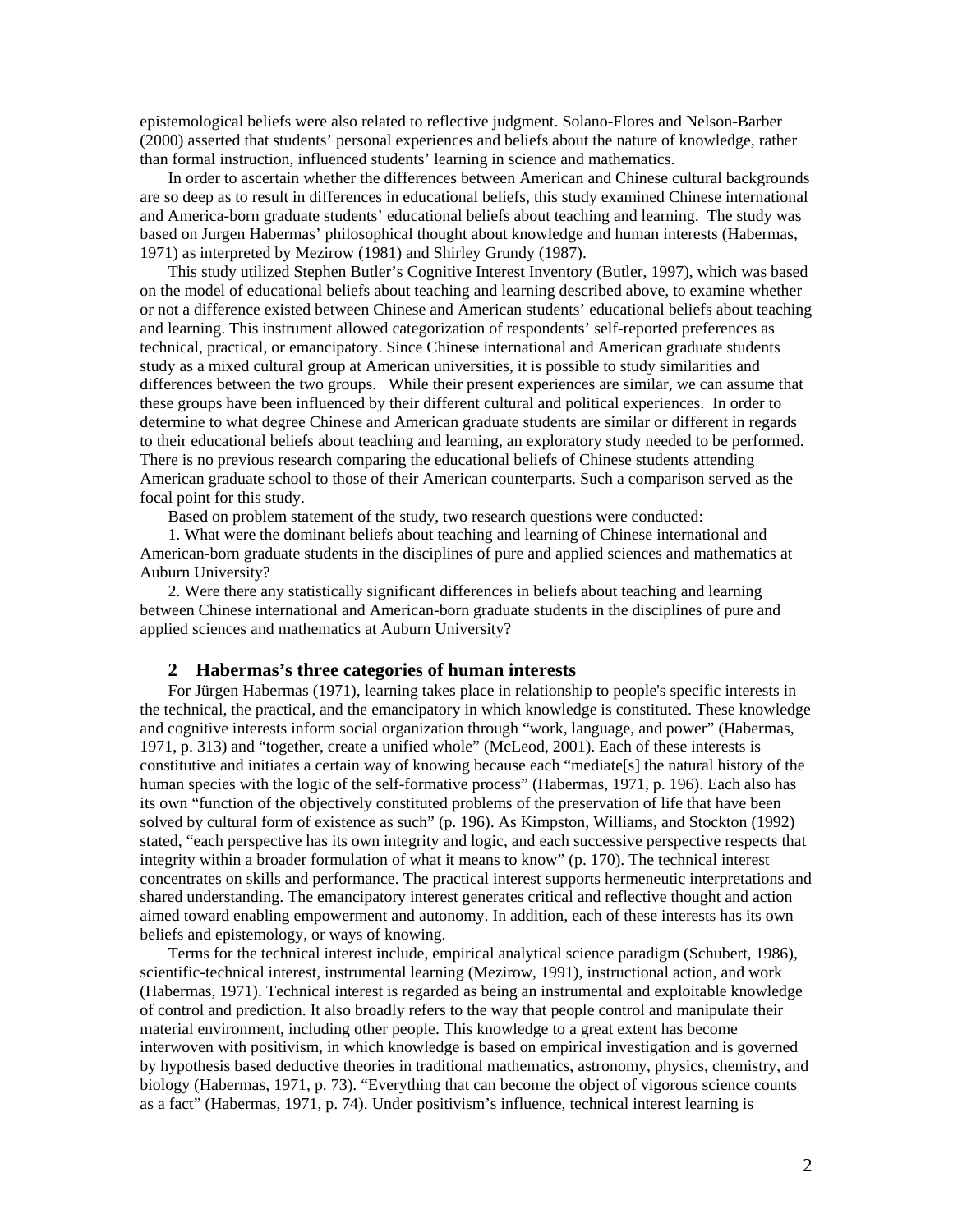assessed in terms of efficiency and effectiveness (Cranton, 1996). It governs the way individuals learn to control, manage, and manipulate their environment to achieve their goals. Under this scenario, teaching may be always contextualized and grounded in human need but is still limited in object. Stephen Butler (1997) describes, "The teacher becomes deliverer of a directed curriculum and learning is controlled through the control of teaching, where the most efficient route to facts is the best route to travel" (p. 17). As a result, "the attitude of pupils must, on the whole, be one of docility, receptivity and obedience' (Dewey, 1938, p. 18). The technical interest perspective is also reflected in Ralph W. Tyler's (1949) curriculum study. Using four questions with "simplicity" and "parsimony," he framed his chapter titles as followings:

- 1. What Educational Purposes Should the School Seek to Attain?
- 2. How Can Learning Experiences Be Selected Which Are Likely to Be Useful in Attaining These Objectives?
- 3. How Can Learning Experiences Be Organized for Effective Instruction?
- 4. How Can the Effectiveness of Learning Experiences Be Evaluated? (p. 1)

Technical interest is not the only way of teaching and learning. As Young (1990) stated, "It has been argued that control-oriented knowledge is not necessarily an inappropriate form of knowledge in human affairs" (p. 1310). It is "a linear, cause and effect, measurable, and rationally controlled way of thinking and making judgments about who ought to learn what, whom, when, where, for how long, and why" (Henderson & Hawthorne, 1995, p. 9).

Another way of constituting knowledge, according to Habermas, is called the practical cognitive interest. Practical interest is also known as communicative learning and communicative action (Mezirow, 2000; 1991; Harris, 1999), communicative knowledge (Habermas, 1971), the historical or hermeneutical sciences (Schubert, 1986), and a Habermasian theory of knowledge (Harris, 1999). According to Habermas (1971), practical interest is basically an interest in understanding and making sense of conditions for meaningful communication and dialogue. It describes how "access to the facts is provided by the understanding of meaning, not observation" (p. 309).

The relationship between teacher and student using the practical paradigm is not the same as the scenario using the technical interest. While in technical interest orientated learning, the teacher student relationship is hierarchical, controlling, and objective, in practical interest orientated learning, the teacher may become the learner and the learner may become the teacher (Pritchard, 2000). In addition, according to Schubert (1986), the interaction includes teachers, learners, subject, and environment. The major role of a teacher is to take students to different environments and to have students then construct meaning based on their experiences. "Communication is a process of sharing experience till it becomes a common possession" (Dewey, 1916, p. 11). Mutual understanding, positive socialization, and consensus are the keys to encouraging learners to care for each and all individuals in a learning environment, no matter where they are from.

Language is the tool for mediating relationships and enhancing meaningful discussion. This communication and interaction, however, must be built on trust, integrity, legitimacy, and sincerity with the intent to create new knowledge (McLeod, 2000). R. P. Badillo (1991) stated that, when examined by hermeneutic science, language discloses an interest that not only involves an abstract comprehension or interpretation of text, for instance about persons, cultures or traditions, but more importantly, it aims at "*practically effective* knowledge" at "the possibility of creating and maintaining successful mutual interaction between two or more individuals." According to Wilson (1997), language includes ordinary language communication and theoretical and practical discourses. "In every utterance a speaker makes a truth claim relating to the objective world, a rightness claim relating to the social world of normatively regulated interpersonal relations, and a truthfulness or sincerity claim relating to the speaker's subjective world" (Wilson, 1997, p. 191).

Knowledge constitutive interests are unique to different disciplines and are instrumental in creating microclimates. Looking at the discipline of science, Aikenhead and Jegede (1999) reported that all students, both domestic and international, are in the process of assimilation and accommodation from their own culture to the microculture of science. Students in science, like people in any culture, "share unique combinations of norms, values, beliefs, expectations, and conventional actions" (p. 272). Education too has its microclimate. It "requires an in-depth knowledge of children,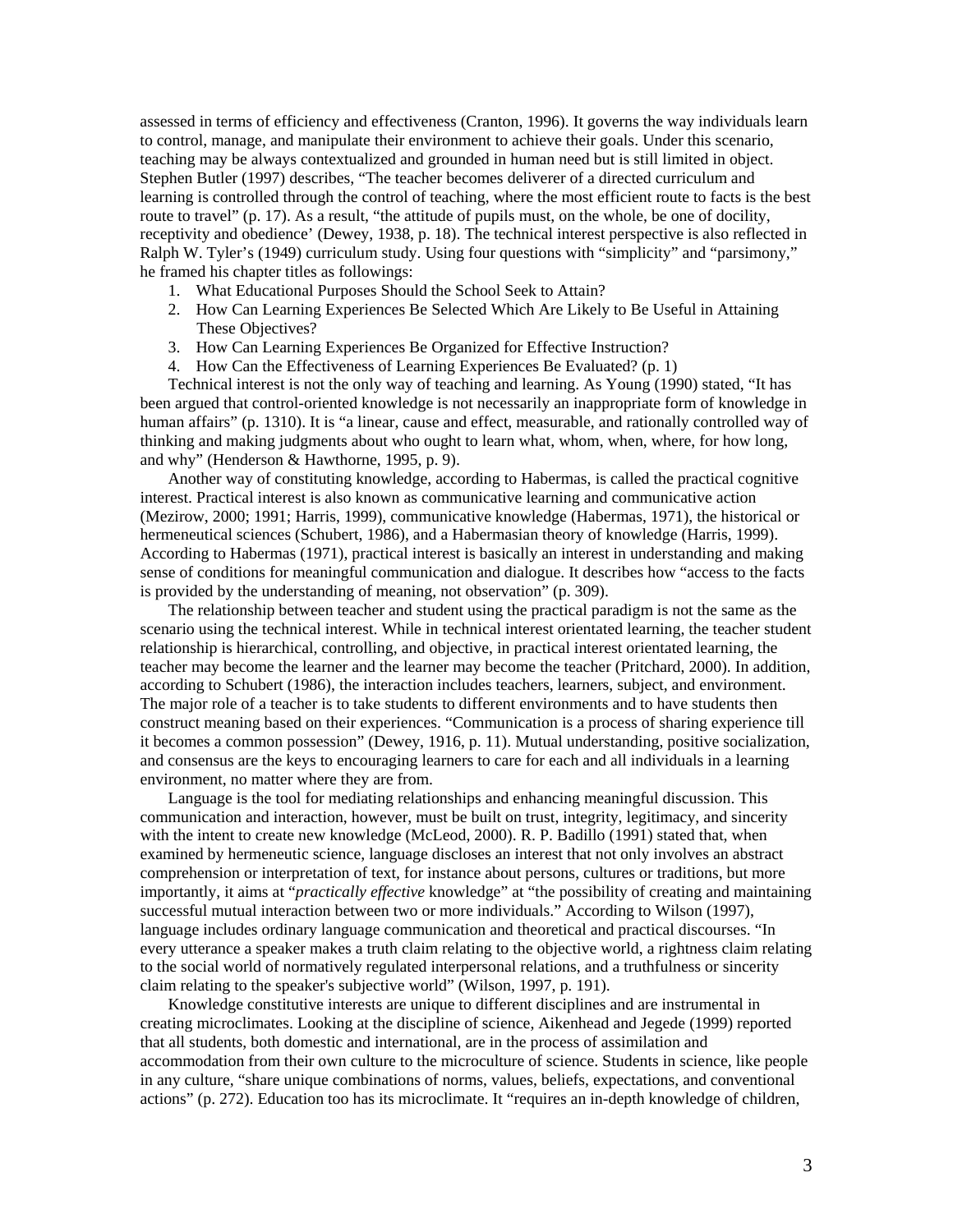content, teaching and learning, and commitment to educational virtues" (Henderson & Hawthorne, 1995, p. 7). Communication in education is the practice of an 'ethic of caring' to education, whereby the teacher is challenged to serve each student's 'best self' (Noddings, 1984, p. 7).

Emancipatory interest uses the critical sciences paradigm or critical praxis (Schubert, 1986). It "refers to a freeing of one's self to enable growth and development from the taken-for-granted ideology of social conventions, beliefs, and modes of operation" (Schubert, 1986, p. 318). "It refers to a basic human interest in rational autonomy, freedom from constraints, and removal from distortions" (Huynh, 2005, p. 40). Georgia Drake (2000) says, "The social organization empowers one to transcend constraints as imposed by socio-economic class structure controlling ideologies" (p. 42). Similarly, as Huynh, Lee, and Schuldt (2005) state,

Emancipatory interest is a growing process of personal transformation aimed at overcoming internal and external constraints. Rather than exploring a situation so as to control it or to understand it, an emancipatory interest seeks to free people from physical, mental and social distortions and injustice. (Boudreau, 1997, p. 1)

The emancipatory interest entails a concern for the moral and ethical dimensions underlying human action by asking what sort of activities and experiences will help lead people towards lives characterized by equity, caring, and compassion (Gore & Zeichner, 1991). Emancipatory interest is a belief, as well as an action. As Geelan, Taylor, and Day (1998) state,

emancipatory actions involve self-knowledge and reflection on one's lived experience, and the problematising of power structures with a view of emancipation from the inequities. This mode is related to the empowering of human beings through the critique of ideology. (p. 105)

Emancipatory interest is the twin sister of critical theory. It shares the belief that truth is not based on evidence; instead, it is based on the consensus that all citizens, as social actors, have equal access, rights, and resources. Empirical and hermeneutic research help us to describe our world, but critical research, the emancipatory interest, tries to understand why it is and how it should be (Ewert, 991).

In the context of education, emancipatory cognitive interest helps both teacher and student act rationally in a self-determined and self-reflective manner. Self-determination, according to Andy Hargreaves (2003), is "the capacity to be autonomous" (p. 183), and self-reflection is "the capacity to critically examine the cultural context and traditions where one is inserted, as well as one's affective and emotional dispositions and constitution" (p. 183). The process of inquiry through selfdetermination and self-reflection, according to Patricia Cranton (1996), encourages a learner to "challenge his or her taken-for-granted assumptions, to engage in an open discourse of accepted values and practices, to seek out new perspectives, and to work toward changes eliminating or minimizing concerns" (p. 30). "Changes in attitudes, beliefs, interpretation, and concepts that give rise to new ones are considered the outcomes of emancipatory learning" (Huynh, 2005, p. 40). Therefore, as Peter Rennert-Ariev (2005) describes it, the process of emancipation may help reveal unjust or inequitable practices in education that serve to privilege certain groups and marginalize others. Teachers and students should discard authoritarian discourse and collaborate with each other to address the question "whose interests are served by outlooks and skills fostered by schooling" (Schubert, 1986).

The independent variable was dichotomously categorized by student citizenship, with the attribute variable being either a Chinese graduate student or an American graduate student in the disciplines of pure and applied sciences and mathematics attending Auburn University. The dependent variables were the survey results about educational beliefs. The survey scores classified graduate students as having the primary educational belief of technical, practical, or emancipatory as defined by Jürgen Habermas (1971).

### **3 Setting and Participants**

# **3.1 Setting**

The setting of this study was Auburn University, a land grant university in the southern United States. Graduate students at this university hailed from all 50 states and nearly 100 foreign countries and were enrolled in almost all disciplines. Chinese international graduate students' enrollment was 214, representing 31% of international students at the university.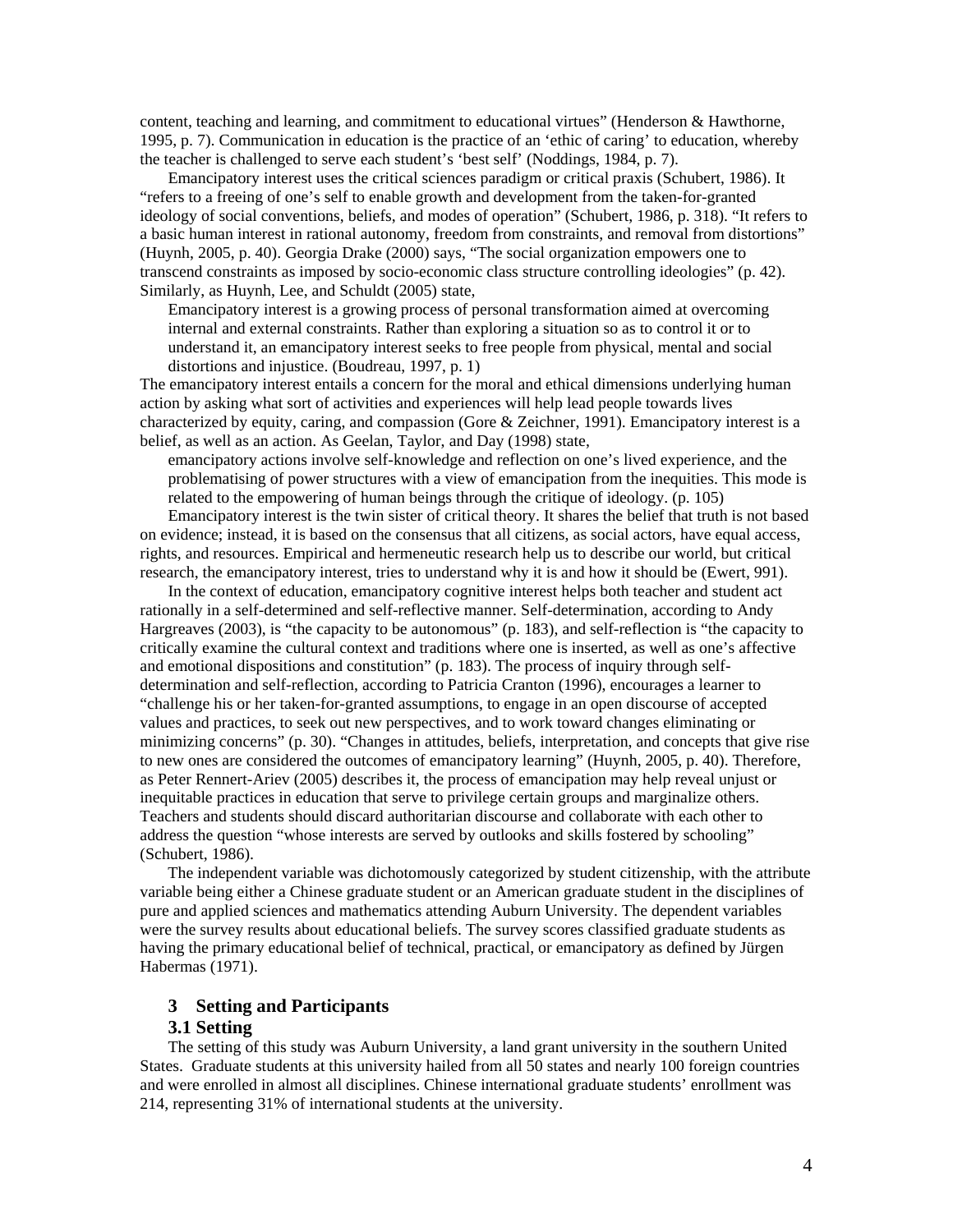This research was limited to the colleges and departments with pure and applied natural sciences and mathematics programs. These were the College of Agriculture, College of Engineering, College of Sciences and Mathematics, College of Veterinary Medicine, and Department of Nutrition and Food Science in the College of Human Sciences.

Because there were some departments and schools whose programs were a combination of applied sciences and management, such as Fisheries and Agriculture, Forestry, and Pharmacy, it was not possible to easily determine any individual student's program focus. Those departments and schools were, therefore, excluded.

# **3.2 Participants**

A total 1,175 American-born graduate students and Chinese international graduate students who enrolled in the pure and applied sciences in Auburn University's graduate school and registered in spring semester of the year 2005 were selected to participate in this study. Nine hundred and eightyseven (987) American-born graduate students and 188 Chinese international graduate students were included in the study.

American-born graduate students were defined as American citizens who were born in and who received their education in the United States. "American-born" as the operational definition deliberately selected in order to include the diversity of Americans who in some way are affected by and participate in the culture and educational system of the United States. American citizens who were graduate students in pure and applied natural sciences at Auburn University but who were first generation immigrants were excluded from this study.

Chinese international graduate students were limited to those who came from mainland of China and were citizens of the People's Republic of China studying at Auburn University to obtain their master or PhD degrees. Taiwan is part of China; however, because Taiwan has been politically separated from mainland of China for more than 50 years, Chinese students who came from Taiwan and enrolled in University's graduate school were excluded.

Hong Kong returned to China in 1997; Macao returned to China in 1999. Before 1997, Britain occupied Hong Kong for over one hundred years; before 1999, Portugal governed Macao for over four hundred years. Chinese students who came from Hong Kong and Macao, therefore, were also excluded from this study.

According to enrollment statistics for spring semester of 2005, the majority of Chinese international graduate students at Auburn University were in the pure and applied sciences of Agriculture, Engineering, Mathematics and Statistics, and Veterinary Medicine. The total number was 188. These graduate students were 88% of the total Chinese international graduate students at Auburn University. Only 26 (12%) graduate students who came from mainland of China were in other disciplines, i.e. Education, Liberal Arts, Human Sciences, and some of the combination of applied sciences and management, such as Fish and Wildlife Management, Forestry, and Pharmacy. The numbers of American graduate students and Chinese international graduate students in the pure and applied sciences registered in spring semester of 2005 were all obtained from the Office of Institutional Research and Assessment (2005) of Auburn University.

#### **3.3 Sources of Data**

The target population included a total of 188 Chinese and a total of 987 American graduate students who pursued their Master/PhD degree in pure and applied sciences and mathematics at Auburn University. Participants in the study were a sample of that population. They included all Chinese international graduate students and all American-born graduate students who were in pure and applied sciences and mathematics at Auburn University of 1175. One hundred American-born graduate students and 55 Chinese international graduate students returned their survey. However, one Chinese and one American graduate student responded to the 45-item statements with the same response from statement 1 to statement 45. These two respondents' surveys were excluded from the data. Chi-square test was used to analyze the collected data.

### **4 Data Analysis Process**

# **4.1 Demographic Information**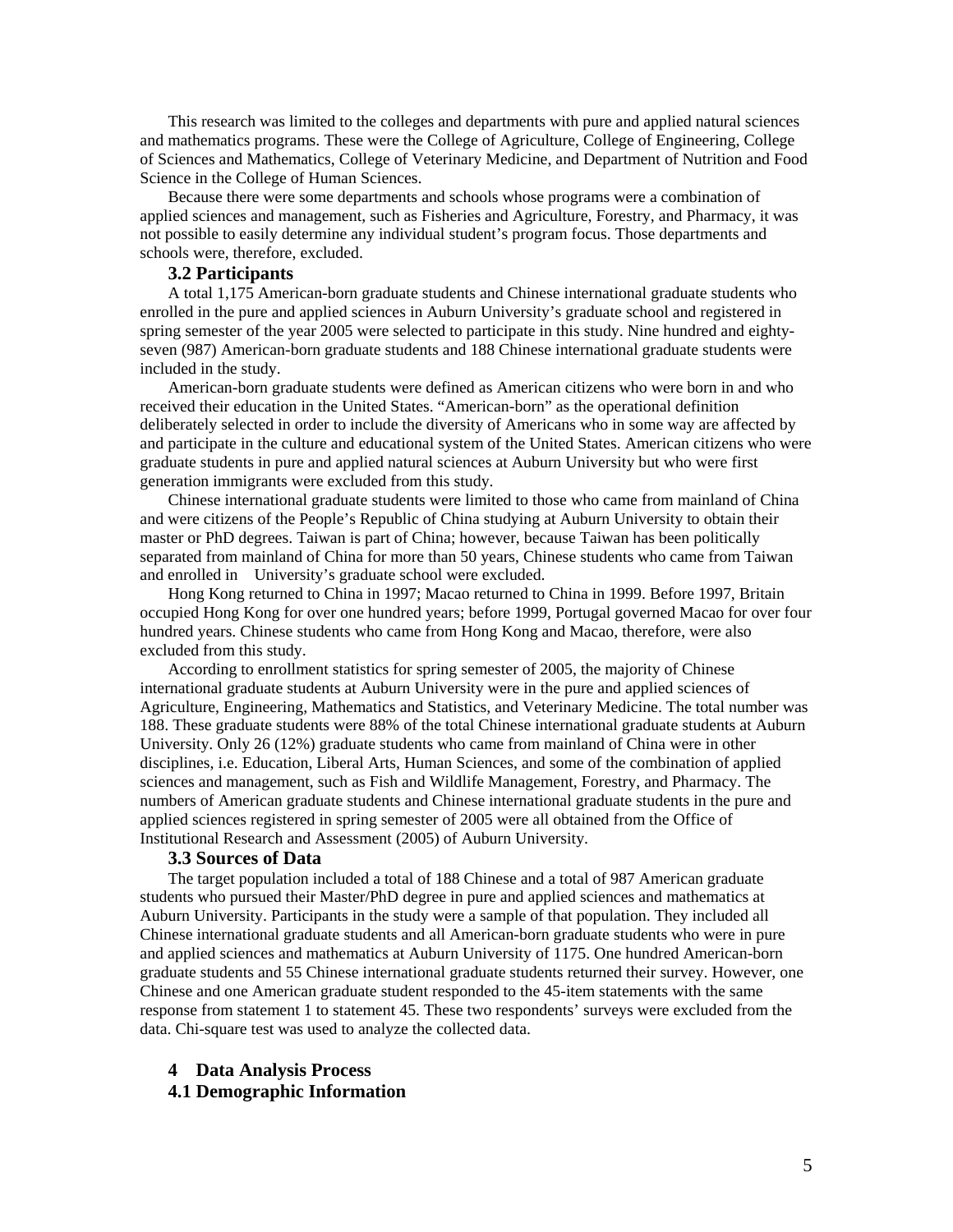The following demographic information from the survey was analyzed and reported by frequencies and percentage: gender, age, nationality, ethnicity, the state of residency, the specific state where the participant attended high school, academic degree sought, years at Auburn University, program name, college or school name, place where undergraduate degree was earned, and career goal(s).

### 4.2 **Chi-Square Analysis and Results**

Responses from individuals were analyzed to classify each respondent's educational beliefs as technical, practical, or emancipatory. The chi-square test was selected because the data consisted of frequencies that fell into three categories. The chi-square test for goodness of fit was run for both Chinese graduate students and American graduate students to determine whether there were any preferences for one category compared to the others. In addition, the chi-square test for independence was used to examine whether or not there was a relationship between Chinese and American graduate students' preference for technical, practical, and emancipatory educational beliefs.

### **5 Data and Result**

The first research questions was: What were the dominant beliefs about teaching and learning of Chinese international and American-born graduate students in the disciplines of pure and applied sciences and mathematics at Auburn University? The results in Table 1 show that Chinese international graduate students had higher emancipatory beliefs (41.3%) than their American counterparts (20%). American-born graduate students demonstrated higher practical beliefs (39.1%) than their Chinese counterparts (23.9%). Their technical beliefs for American-born graduate and Chinese international students were 37.9% and 34.8% respectively. The beliefs were assigned the following values: technical = 1, practical = 2, and emancipatory = 3. Among the 153 respondents, eight Chinese international and 12 American-born respondents did not have a dominant belief paradigm.

| Respondents | Technical  | Practical  | Emancipatory | Total |
|-------------|------------|------------|--------------|-------|
| Chinese     | 16 (34.8%) | 11 (23.9%) | 19 (41.3%)   | 46    |
| American    | 33 (37.9%) | 34 (39.1%) | $20(23.0\%)$ | 87    |
| Total       | 49 (36.8%) | 45 (33.8%) | 39 (29.3%)   | 133   |

**Table 1 Chinese International and American-born Graduates' Domain Beliefs**

The second research question was: Were there any statistically significant differences in beliefs about teaching and learning between Chinese international and American-born graduate students in the disciplines of pure and applied sciences and mathematics at Auburn University? The frequencies of the two groups' dominant belief paradigm were computed. The beliefs were assigned the following values: technical  $= 1$ , practical  $= 2$ , and emancipatory  $= 3$ . The chi-square test was computed and the result showed that there were no statistically significant differences between the two groups' beliefs about learning and teaching in education,  $\chi^2(2, n=133) = 5.569$ ,  $p = .062$  (Table 1). The results showed that there were no statistically significant differences in beliefs about teaching and learning between Chinese international graduate students and female graduate students in the disciplines of pure and applied sciences and mathematics at Auburn University.

|  |  | Table 2 Differences in Belief Paradigms between Chinese International and American-born Graduates |  |  |  |  |  |  |  |
|--|--|---------------------------------------------------------------------------------------------------|--|--|--|--|--|--|--|
|--|--|---------------------------------------------------------------------------------------------------|--|--|--|--|--|--|--|

| Respondents   |          | Technical | Practical | Emancipatory | Total |
|---------------|----------|-----------|-----------|--------------|-------|
| Chinese       | Observed |           |           | 1 C          | 46    |
| International | Expected | 16.9      | 15.6      | 13.5         | 46.0  |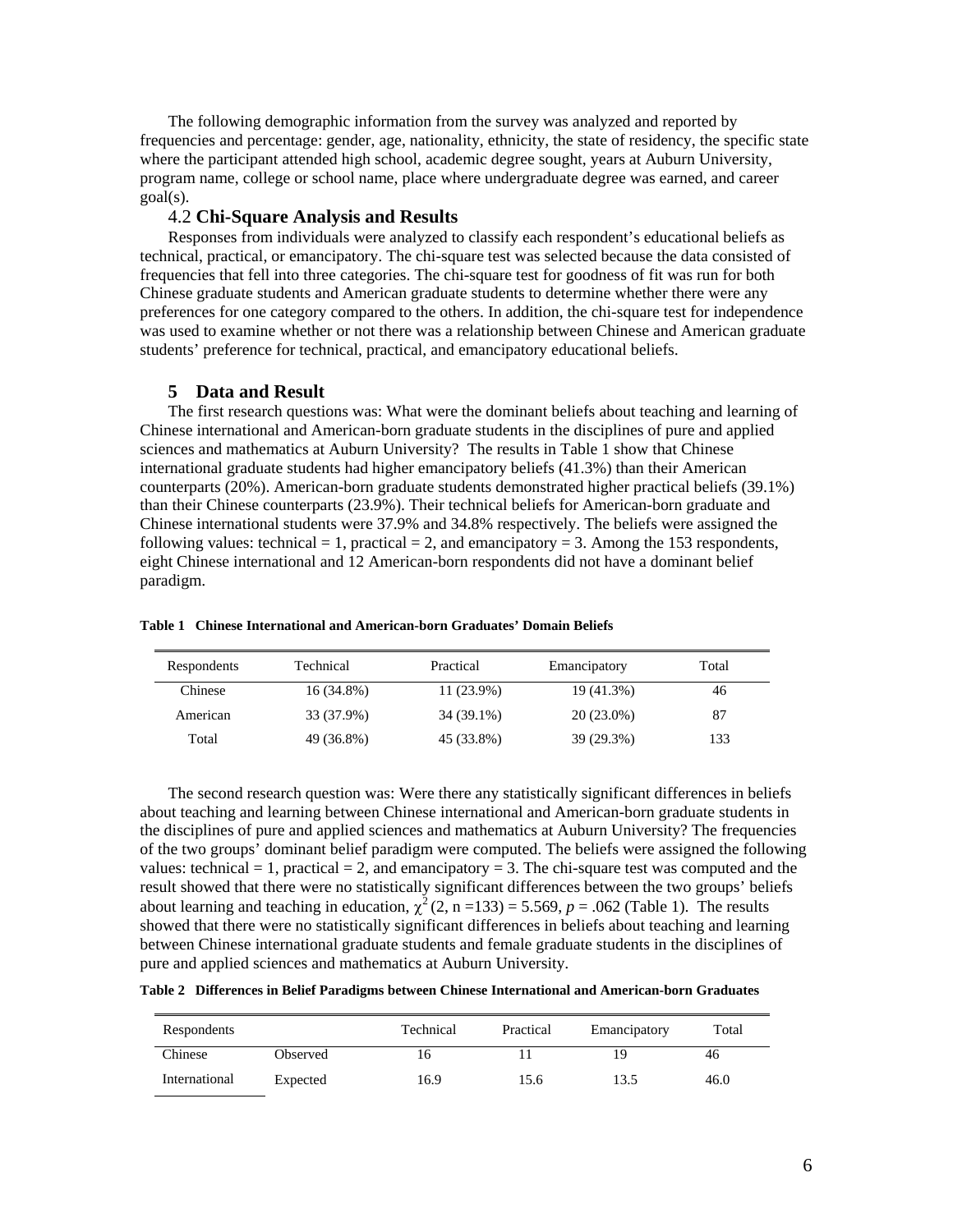| graduates                  | % within citizen | 34.8% | 23.9%                 | 41.3% | 100.0% |  |  |
|----------------------------|------------------|-------|-----------------------|-------|--------|--|--|
| American-born<br>graduates | Observed         | 33    | 34                    | 20    | 87     |  |  |
|                            | Expected         | 32.1  | 29.4                  | 25.5  | 87.0   |  |  |
|                            | % within citizen | 37.9% | 39.1%                 | 23.0% | 100.0% |  |  |
|                            | Observed         | 49    | 45                    | 39    | 133    |  |  |
|                            | Expected         | 49.0  | 45.0                  | 39.0  | 133.0  |  |  |
| Total                      | % within citizen | 36.8% | 33.8%                 | 29.3% | 100.0% |  |  |
| Chi-Square Test Result     |                  |       |                       |       |        |  |  |
| Value                      |                  | Df    | Asymp. Sig. (2-sided) |       |        |  |  |
| $5.569^{a}$                | 2<br>.062        |       |                       |       |        |  |  |

a. 0 cells (.0%) have expected count less than 5. The minimum expected count is 13.49.

### **6 Discussion**

The first research question was designed to examine whether Chinese international and Americanborn graduate students' beliefs about teaching and learning were significantly different. A chi-square test showed that there were no statistically significant differences between the two groups' beliefs about learning and teaching in education,  $\chi^2$  (2, n = 133) = 5.569, p = .062.

One important question is why the lack of significant differences between Chinese international and American-born graduate students' beliefs about teaching and learning. Much cross-cultural and inter-cultural research has focused on international students, immigrants, and refugees during their stay in a host country or institution. Very few research studies have been conducted on adaptive transformation with the students while preparing to go abroad to study in a specific country.

Today's reality of adapting international education to China has greatly decreased the culture gap and conflict for Chinese students studying in Western society. China has made every effort to connect its educational system with the world in terms of curriculum, especially in the natural sciences and engineering education. Organizations such as World Bank as well as educational researchers have noted that China's overall representation in the international scientific community has grown rapidly since its reopening to the world (World Bank, 2000; Zhong, 1998). Other adaptations have included adopting American and other advanced industrial countries' textbook for use with Chinese college and university students, inviting prestigious international professors to teach and direct Chinese students in China; and sending Chinese college professors to world famous universities for short term visits and training. According to the statistics based on estimates from the Division of American and Oceanian Affairs, Department of International Cooperation and Exchanges, Ministry of Education of China (China, 2006), there have been over 200,000 Chinese students and scholars studying in the United States since 1979. Meanwhile, 97 joint-venture international universities and colleges in China have been permitted to offer foreign degree certificates, 63 (or 65%) of them were from the United States and Canada. Since 1978 China's chemistry education, for example, has developed as a result of internal sociopolitical changes, international influences, and the influences of individual scholars returned from overseas (Wei & Thomas, 2004). Beijing University Professor Ma, a Fulbright scholar, states that higher education reform in China has adopted the American higher education system's model, and all changes in China's higher education are done with globalization and internationalization as the final goal (Ma, 2006). The curriculum policy has changed from uniform textbooks nation-wide to one syllabus and multiple textbooks (Wei & Thomas, 2004). For all of these reasons, Chinese international students once enrolled in universities and colleges in the United States, can readily adapt to American campus culture and can collaborate with their American peers in their teaching and learning. The lack of significant differences between the two groups in terms of their beliefs about teaching and learning, therefore, is not surprising and any differences are more likely explained by individual difference than by cultural group differences.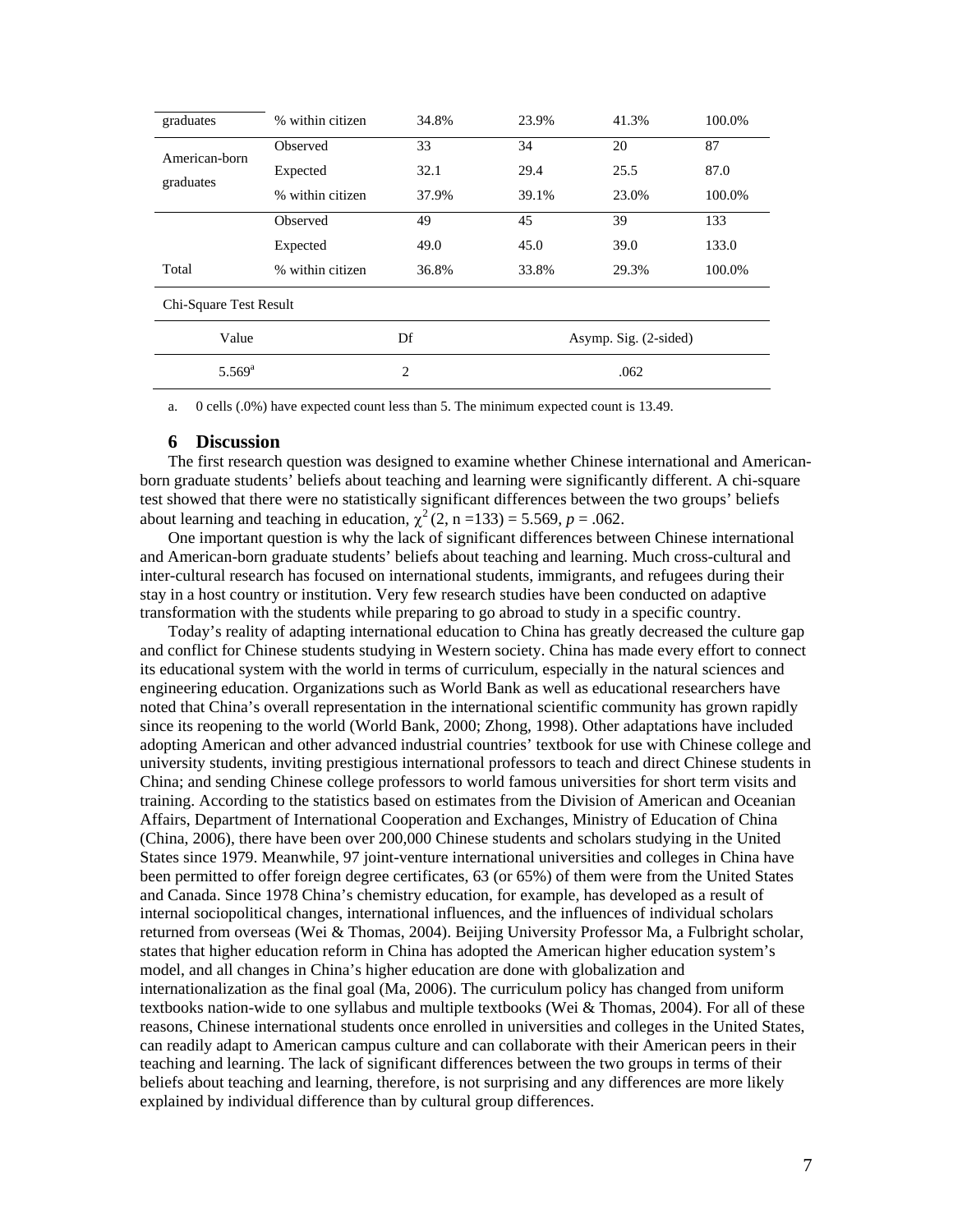The lack of significant differences between Chinese international and American-born graduate students' beliefs about teaching and learning may also be explained by cultural adaptation theories and research findings. Adaptation to a different culture is not mere mechanical imitation in the manner of a parrot, or as J. Liu (2001) put it, it is not to "ape Westerners at every step" (p. 249). Instead, it is a process of maintaining the best part of one's own culture and absorbing the essence of the second culture. In the process students create a dynamic and new culture in which both newly arriving and local groups of people can seek their common goals and work together at common points.

### **7 Conclusion**

This study explored similarities and differences in beliefs about teaching and learning among Chinese international and American-born graduate students. It seemed that similarity, instead of difference, dominated the relationship between Chinese international and American-born graduate students. The results uncovered in this study challenged some of the assumptions based on earlier research, especially those that had found Chinese international students, to be "obedient," "quiet," "bookish," "test-orientated," and "Confucian-orientated." These assumptions, when looked at in the context of contemporary Chinese history, the historical connections between China's education and the West, and the trend toward globalization in education, are untenable, outdated, and detrimental to the integration of today's Chinese international students into American university life, as well as to a positive and productive relationship between Chinese international students and their American peers. Finally, allowing these earlier studies to govern contemporary assumptions of differences between Chinese and American students, and by extension societies, is detrimental to the international education of all students.

This study of Chinese international and American-born graduate students' beliefs about teaching and learning has provided a new dimension for examining cross-cultural difference and similarity. The result of similarity enriches, benefits, and enhances collaboration and creativity in a society with a multicultural environment such that of the United States. American universities, however, must recognize the harmful effect of policies and practices based on outdated assumptions for international graduate students, including Chinese international graduate students, as well as for their American peers. In a time of international economic development and technology-compelled globalization, it is time to re-examine educational policy. Hopefully, the findings from this study will generate further cross-cultural research in the area of educational beliefs and practices.

### **8 Implication**

This study examined the similarities and differences in beliefs about teaching and learning in terms of technical, practical, and emancipatory perspectives of Chinese international graduate students and American-born graduate students, who were in the disciplines of pure and applied science and mathematics in Auburn University's graduate school and registered in the spring semester, 2005. Since the findings showed more similarities than differences in these selected graduate students' beliefs about teaching and learning, it is time to focus on better integrating Chinese international graduate students into the comprehensive university life.

While recognizing cultural differences, this study has found similarities to be important to students' teaching and learning. For Chinese international graduate students in this study, the similarities in beliefs about teaching and learning imply that they share with their American peers common goals as students and these shared goals should be conducive to an environment which fosters positive interpersonal interaction and helps students view each other in less or ever nonstereotypical ways.

Understanding that they share similarities of beliefs about teaching and learning with their American-born counterparts will give Chinese international graduate students more confidence to seek opportunities for authentic collaboration. This will also enhance Chinese international graduate students' identity as members of the university community.

There are some obstacles to full integration of Chinese international graduate students into university life and academic collaboration. Although the two groups of graduate students shared similar beliefs about teaching and learning, their manner in class performance is not the same.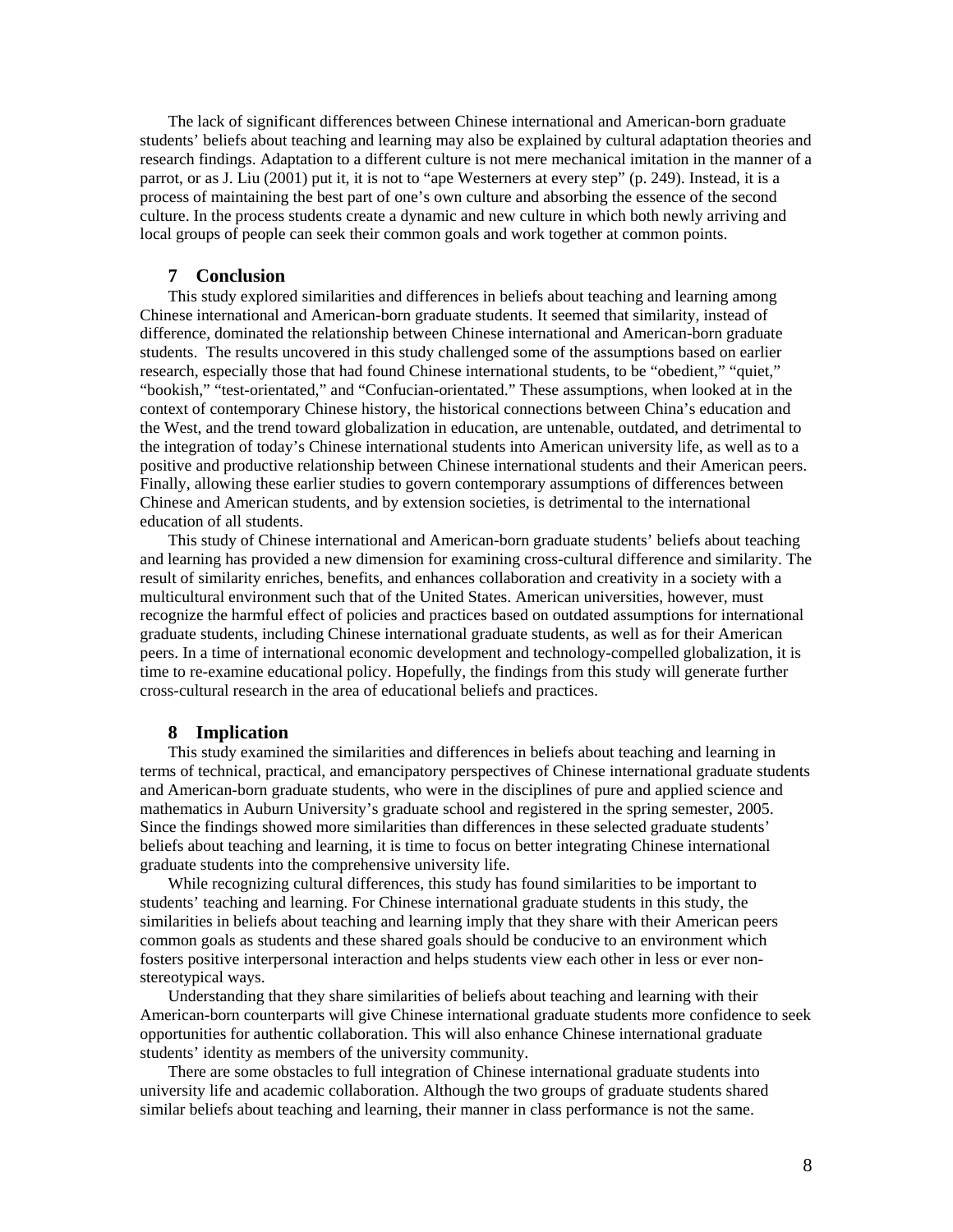According to Liu's (2001) research, Chinese students generally do not like asking "low-quality" questions in class if they think everyone understands the material, while American students are very eager to share whatever they think with others in the class. This results in losing opportunity for Chinese international students to share their thoughts with their American peers and instructors. Chinese international students need to re-assess their class performance of the manner to prevent having their instructor and their American peers from misunderstanding them.

For American-born graduate students, the value of understanding commonalities with Chinese international graduate students lies in the fact that since Chinese international graduate students represented the largest international student body on campus, and most of them are enrolled in the disciplines of pure and applied sciences and mathematics, maximizing contact opens a window for American-born graduate students to understand a new and different culture. Secondly, although these graduate students are in the same disciplines, American-born graduate students could benefit from their Chinese international peers' alternative approaches to solving the same problems. Thus, a natural cross-cultural exchange and mutual learning environment and culture will be built. Thirdly, due to their prior learning experiences and adaptation to American curriculum in the sciences while they were in China, these Chinese international graduate students are able to participate on an equal basis with their American peers once they enter American universities. Therefore, Chinese international graduate students are able to enlarge and strengthen American universities' science teams. Americanborn graduate students have more colleagues and team members with whom to collaborate to achieve their academic goals and to face challenges. Lastly, American-born graduate students will reconsider the findings of previous research on Chinese international graduate students, as well as their preconceived ideas about the Chinese international students with whom they are teaching and learning together. When they notice differences in beliefs among Chinese international students, Americanborn graduate students will be aware that these differences in beliefs about teaching and learning are not based on of their cultural backgrounds and differences in nationality, but rather from personal and individual differences.

Many universities in the United States have started to commit to international education. For example, one of Auburn University's mission statements is to prepare students for the challenges of a global economy and to develop Auburn University into nationally and internationally recognized centers of excellence (Auburn University Vision and Mission Statement, 2006). As one of the largest international student bodies at Auburn University, Chinese international graduate students in the disciplines of pure and applied sciences and mathematics, actively participate in teaching, learning, and service during their academic degree study. Through their academic contributions they provide a unique Chinese perspective. More importantly, as this study demonstrates, their beliefs about teaching and learning are very similar to those of their American peers. For both of these reasons, the unique perspective and the shared beliefs, faculty members, educational policy makers, and other administrators would be well advised to look for ways to provide more opportunities for Chinese international graduate students to engage in the university's affairs in order to strengthen the authenticity of the university's international focus and create greater opportunities for international collaboration.

The gap between the espoused mission statement and actual practice of transforming universities into international and global institutions has not yet been reduced. University policy makers and other administrators should utilize the potential of Chinese international graduate students for increasing international presence. One of the characteristics of an internationalized university is its international curriculum. According to Whalley (1997), such a curriculum should have "an international orientation in content, aimed at preparing students for performing (professionally/socially) in an international and multicultural context, and designed for domestic students as well as foreign students" (p. 10). Chinese international graduate students in the pure and applied sciences and mathematics, on the one hand, bring their own culture of perseverance in science learning and research. On the other hand, because of China's adaptation and practice of American and other international curricula in the sciences, and as a result of electronic communication, which further familiarized Chinese international graduate students with teaching and learning at American universities even while in China, these students should prove critical when implementing an international curriculum within the various disciplines.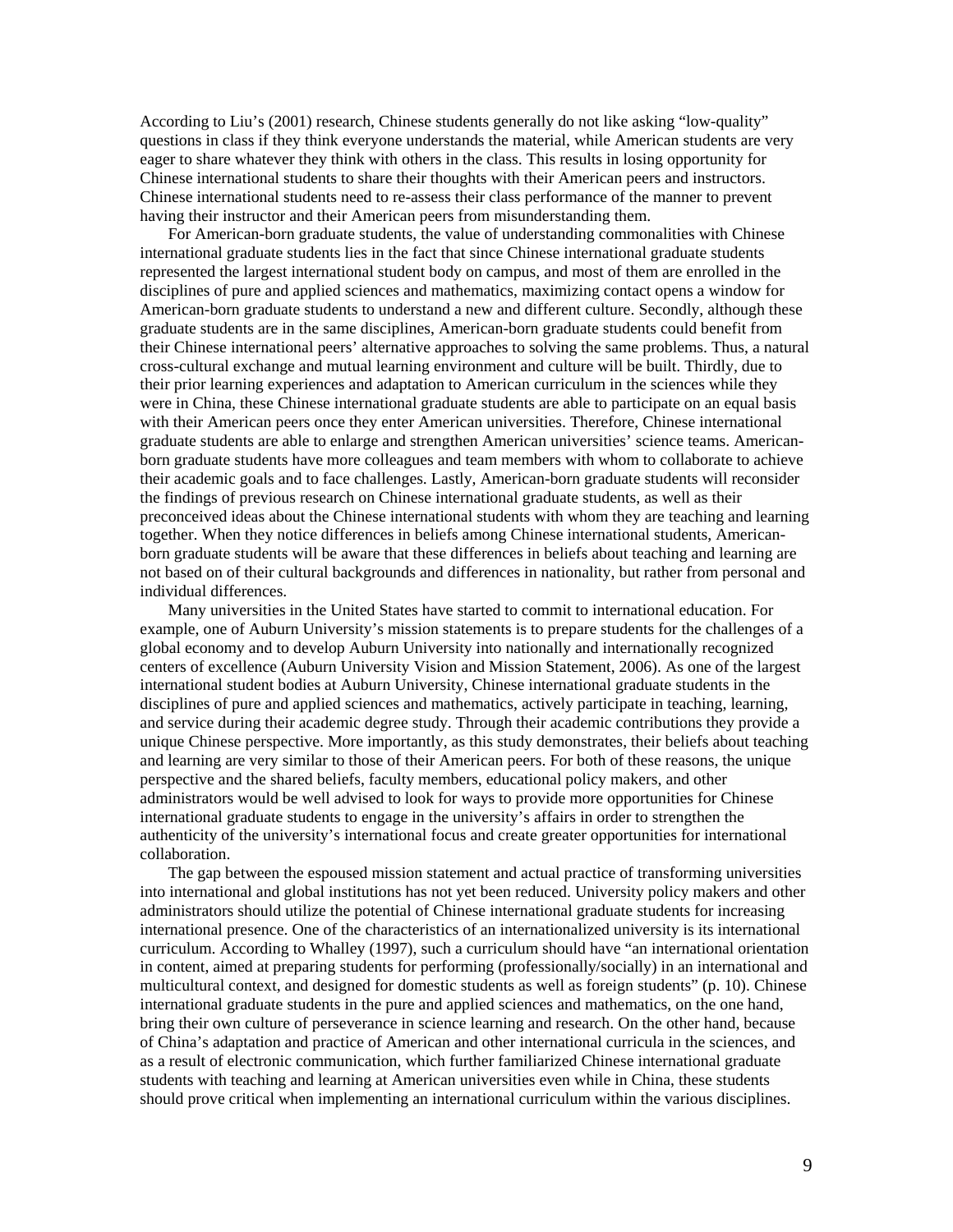According to Chinese international students' opinion, it seems that some of the educational policy makers and faculty members have not become fully aware of Chinese international graduate students' adaptation to American culture and the similarities of beliefs about teaching and learning with those of their American peers and colleagues. In order to enhance Chinese international students' integration into American universities and in order to increase American policy makers' and faculty members' as well as students' international experiences, and in order to encourage collaboration in various disciplines, universities need to provide more opportunity for American graduate students to learn and to understand Chinese culture and include Chinese international graduate students in all aspects of university life.

#### **Reference**

- Aikenhead, G. S., & Jegede, O. J. (1999). Cross-cultural science education: A cognitive explanation of a cultural phenomenon. *Journal of Research in Science Teaching, 36*(3), 296-287.
- Auburn University. (2006). Vision and mission statement. Retrieved on Feb. 16, 2006, from http://www.ocm.auburn.edu/welcome/visionandmission.html
- Badillo, R. P. (1991). The emancipative theory of Jurgen Habermas and metaphysics. Retrieved from http://www.crvp.org/book/Series01/I-13/contents.htm
- Boudreau, M. C. (1997, May). *Report on the discussion of the panel on assessing critical social theory research in information systems*. Paper presented at the Working Conference, Philadelphia, PA.
- Butler, S. L. (1997). *Habermas' cognitive interests: Teacher and student interests and their relationship in an adult education setting.* Unpublished doctoral dissertation, Auburn University, Auburn, Alabama.
- China. (2005). In *Microsoft® Encarta® Online Encyclopedia 2005.* Retrieved on August 20, 2005, from http://au.encarta.msn.com
- Cranton, P. (1996). Types of group learning. *New Directions for Adult and Continuing Education*, *71*, 25-32.
- Dewey, J. (1916). *Democracy and education: An introduction to the philosophy of education.* New York: The MacMillan Company.
- Dewey, J. (1938). *Experience and education.* New York: Collier Books.
- Drake, G. (2000). *A study of the relationship between principals' educational beliefs, personal characteristics, school demographics, and student achievement in Alabama public high schools.* Unpublished doctoral dissertation, Auburn University, Alabama.
- Ewert, G. D. (1991). Habermas and education: A comprehensive overview of the influence of Habermas in educational literature. *Review of Educational Research, 61*(3), 345-378.
- Habermas, J. (1971). *Knowledge and human interests*. (J. Shapiro, Trans.). Boston: Beacon Press.
- Habermas, J. (1973). *Theory and practice* (J. Vierkel, Trans.). Boston: Beacon Press.
- Hargreaves, A. (2003). Big change question: Does critical theory have any practical value for educational change? *Journal of Educational Change*, *4,* 181-193.
- Geelan, D. R., Taylor, P. C., & Day, B. (1998, February). Representing critical reflections in teacher education. In B. Black and N. Stanley (Eds), *Teaching and learning in changing times* (pp.102-109). Proceedings of the 7<sup>th</sup> Annual Teaching and Learning Forum. The University of Western Australia. Perth: UWA.
- Gore, J. M., & Zeichner, K. M. (1991). Action research and reflective teaching in preservice teacher education: A case study from the United States. *Teaching and Teacher Education*, *7*(2), 119-136.
- Grundy. S. (1987). *Curriculum: Product or praxis.* Philadelphia: The Falmer Press.
- Institute of International Education. (2005). Retrieved November 27, 2005, from http://www.iie.org
- Institute of International Education. (2004). *Leading countries of origin.* New York: IIE. Retrieved July 11, 2004, from http://opendoors.iienetwork.org/?p=25184
- Institute of International Education. (2003). Retrieved December 10, 2004, from http://www.iie.org
- Harris, C. E. (1999). The emancipatory potential of "community arts": In search of three-dimensionality. In Passion and politics: 99 years of adult education. *Proceedings of the 18th Annual Conference of Canadian Association for the Study of Adult Education,* 109-113. Montréal: Université de Mentréal, Canada.
- Henderson, J., & Hawthorne, R. (1995). *Transformative curriculum leadership.* Englewood Cliffs, NJ: Prentice-Hall, Inc.
- Hofstede, G. (1980). *Culture's consequences: International differences in work-related values.* California: Sage Publications.
- Huynh, M. Q. (2005). Viewing e-learning productivity from the perspective of Habermas' cognitive interests theory. *Journal of Electronic Commerce in Organizations*, *3*(2), 33-45.
- Huynh, M. Q., Lee, J., & Schuldt B. A. (2005). The insiders' perspectives: A focus group study on gender issues in a computer-supported collaborative learning environment. *Journal of Information Technology Education*, *4*, 237-255.